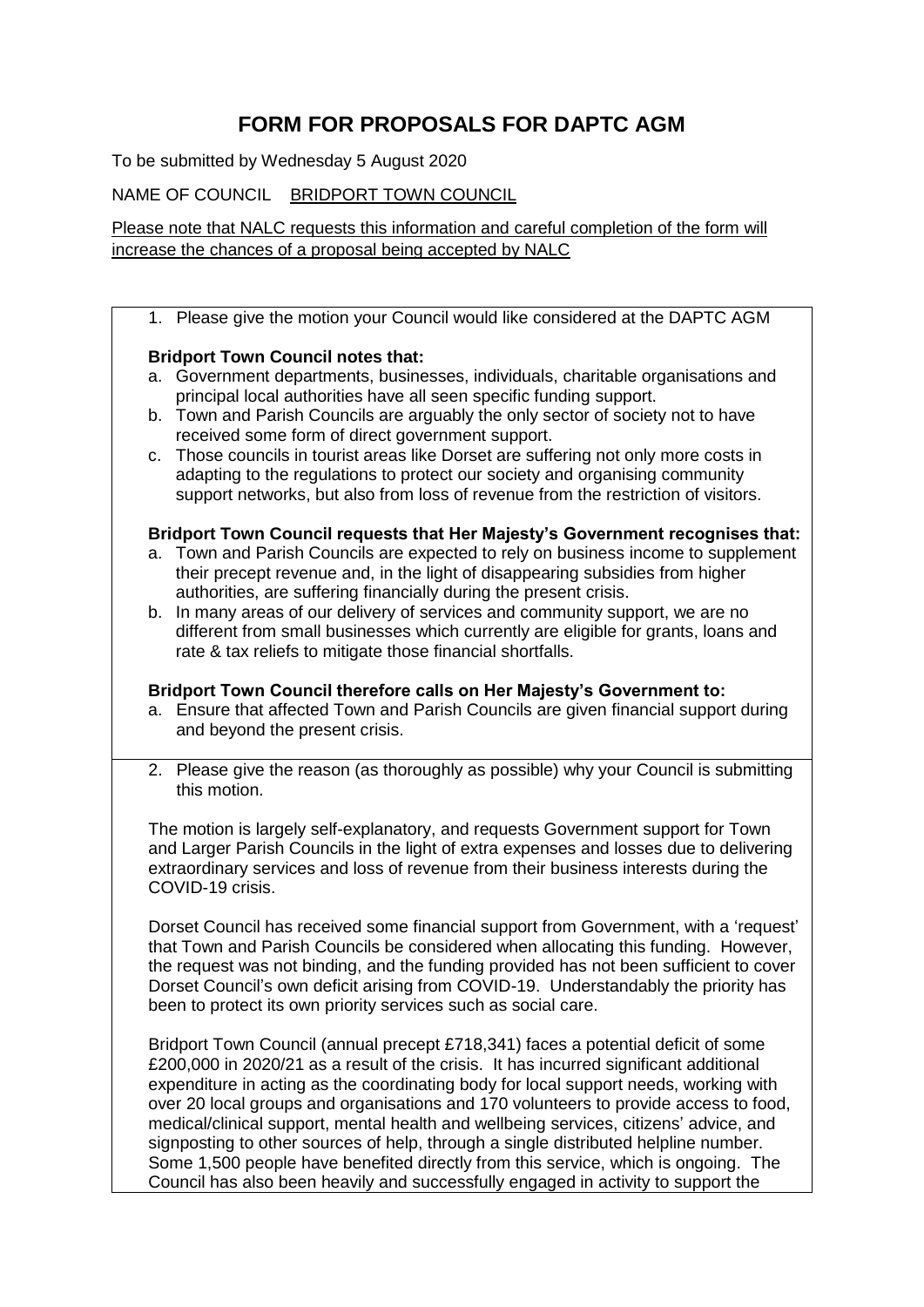recovery of the local economy, through a 'shop local' campaign, changes to the town centre highway, and social distancing banners/signs/pavement markings. It has also seen major reductions in income from market tolls, car parks, venue hire fees, box office commission and other sales. The Council has limited access to grant aid due to its statutory status as a local council, and without other sources of financial support, the deficit incurred will fall directly on local tax payers. This is at odds with the impact in every other sector, where direct Government help has been provided.

Councils have, over the past 25 years, been encouraged by successive governments to act in a more business-like manner, for example by raising revenue from nonstatutory services. Having responded successfully to this challenge, it is reasonable that Government should now recognise the financial consequences to councils following the COVID-19 outbreak, in the same way as it has done for commercial businesses.

Dorset Council has worked well with Town and Parish Councils during the crisis, and it is simply unreasonable to put these partner organisations in a position of potential conflict over the allocation of funding. Government should recognise the separate statutory status of Town and Parish Councils and provide direct funding to them.

3. Please state how this issue is affecting parish and town councils in Dorset (with case study evidence please) and try not to duplicate answers from previous questions please.

Most Town and Parish Councils have experienced a financial impact from the COVID-19 crisis, and the degree will vary according to their size, their role in responding to the crisis, and the extent of reliance on revenue that has been adversely affected by Government restrictions. Bridport Town Council considers the impact on its own finances to have been severe, but by no means the most severe in Dorset.

Councils such as Bridport have reserves available, and potential access to borrowing, but to use these avenues will result in the cancellation or deferral of community projects, and a lasting consequence for Council Tax payers in restoring these reserves. This is at odds with the Government's efforts to protect other sectors of society from both the immediate and lasting effects of the crisis.

4. If you have information on how this issue is affecting parish and town councils nationally and why this is a national issue please give this and try not to duplicate answers from earlier questions please.

It is anticipated that NALC and DAPTC will have been collecting and collating information on the impact of COVID-19 on behalf of local councils.

5. If relevant, please tell us exactly what aspect of national parish policy your Council would like NALC to lobby Government on (with case study evidence please).

This motion could usefully be linked with existing NALC efforts to change policy on National Non-Domestic Rates (business rates) so that an element is passed to Town and Parish Councils. This would at least recognise the role that councils play in supporting the local economy. This is not simply a COVID-19 issue. Bridport Town Council, for example, provides such support routinely, for example through local markets, devolved highway maintenance services, management of street licensing, development of town centre strategy, and provision of town events that support the vital visitor economy.